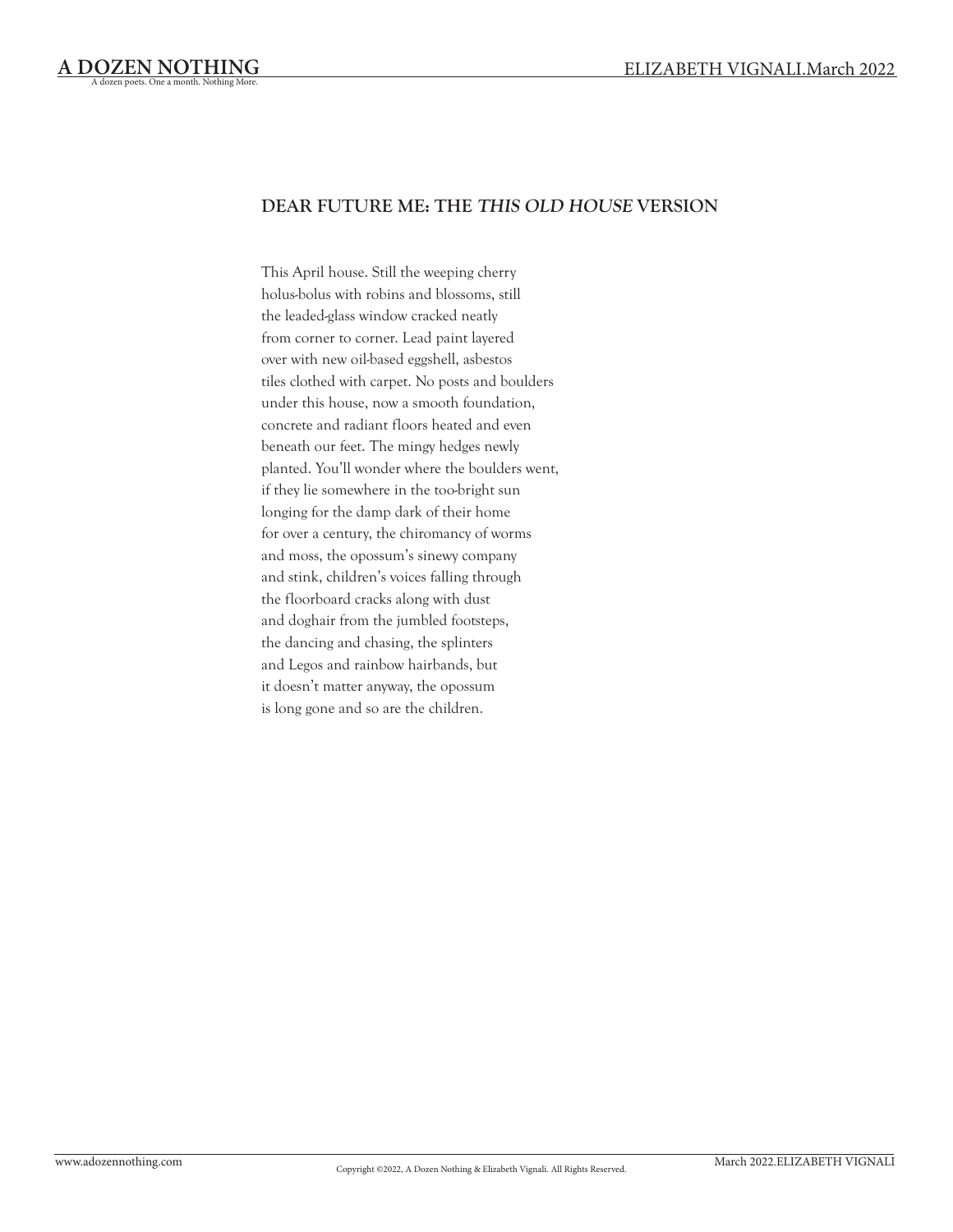#### **WITCH HUNTS AND ORTHODONTIA**

*"In my desperation to be a good mother I talked myself into believing that all I was doing was giving my daughter a fair shot."* –Felicity Huffman

*Bridget Bishop was the first of nineteen people executed for witchcraft during the Salem witch trials in 1692.*

I left my coffee at home so I make myself a cup at the orthodontist's office with the Keurig machine, plasticky magic they say would wrap twice around the moon. Plastic-coated tongue, plastic swallows. My daughter checks in for her appointment with the automated touch screen and the technician takes her away to tighten her braces while I wait next to the magazine-splashed table, modern gossipy almanacs.

Bridget Bishop wafts in, no broom but a cloud of hay and beeswax, teenage daughter in tow. Ignores the touch screen, insists on talking to the receptionist. She has few teeth left but was beautiful once. Men dreamt of her in their beds and then blamed her for not leaving when her hair turned ashen and her trim waist pooled beneath her corset. They hated the way they couldn't stop thinking about her double-jointed fingers. Her crime of aging and still throwing her head back when she laughed.

Bridget picks up an old copy of *People*. Felicity Huffman on the cover, headed for jail. What she did for her children, what we all do. This morning when I asked my daughter to empty the dishwasher she said *You're ruining my life*. Right now all I see is her bottom half. The technician tightening her braces hides her from view but my daughter's sneakers twitch with each twist of the pliers.

Bridget's daughter climbs onto the chair next to hers and they talk about what color rubber bands they'll choose for their teeth. Green and black, yellow and orange. Rainbow. White. Bridget Bishop was accused of witchcraft because of her sin of color, the looped rainbow laces of her bodice. Red and gold in a time of black. She traces Felicity's white lace turtleneck with her finger,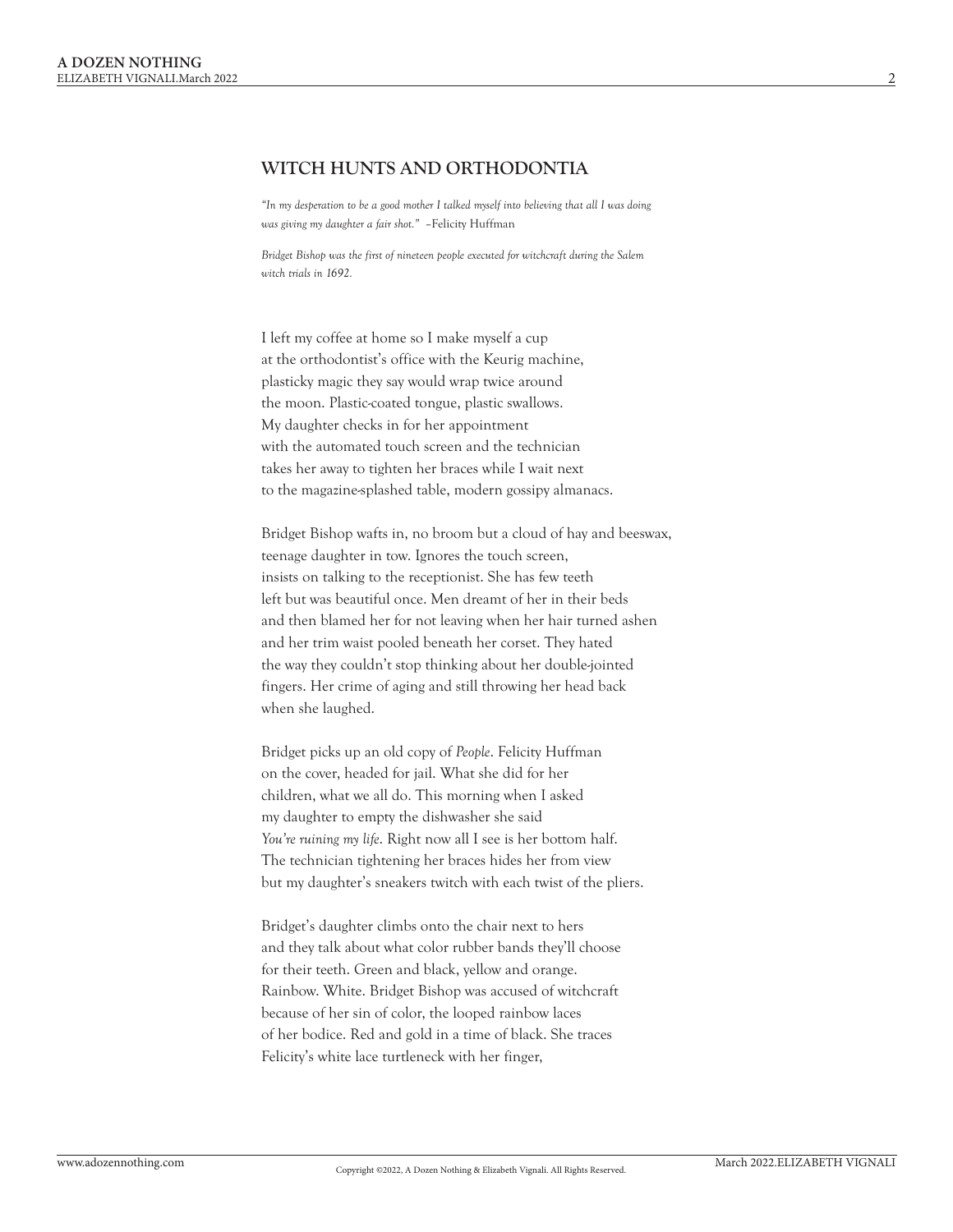touches her own grimy collar, pulls a horsehair strand from the ropeburn wound encircling her neck. Bruises burgeoning beneath her eyes. She and Felicity whisper to each other, slender capillary prayers weaving a web of commonality between them. Mother, wife, martyr, witch. Felicity closes her eyes and goes back to sleep. Bridget looks at her watch. She doesn't touch her seat, floats just above it. Only half an inch. Nothing furious or showy. Nothing anyone would notice if they weren't paying attention.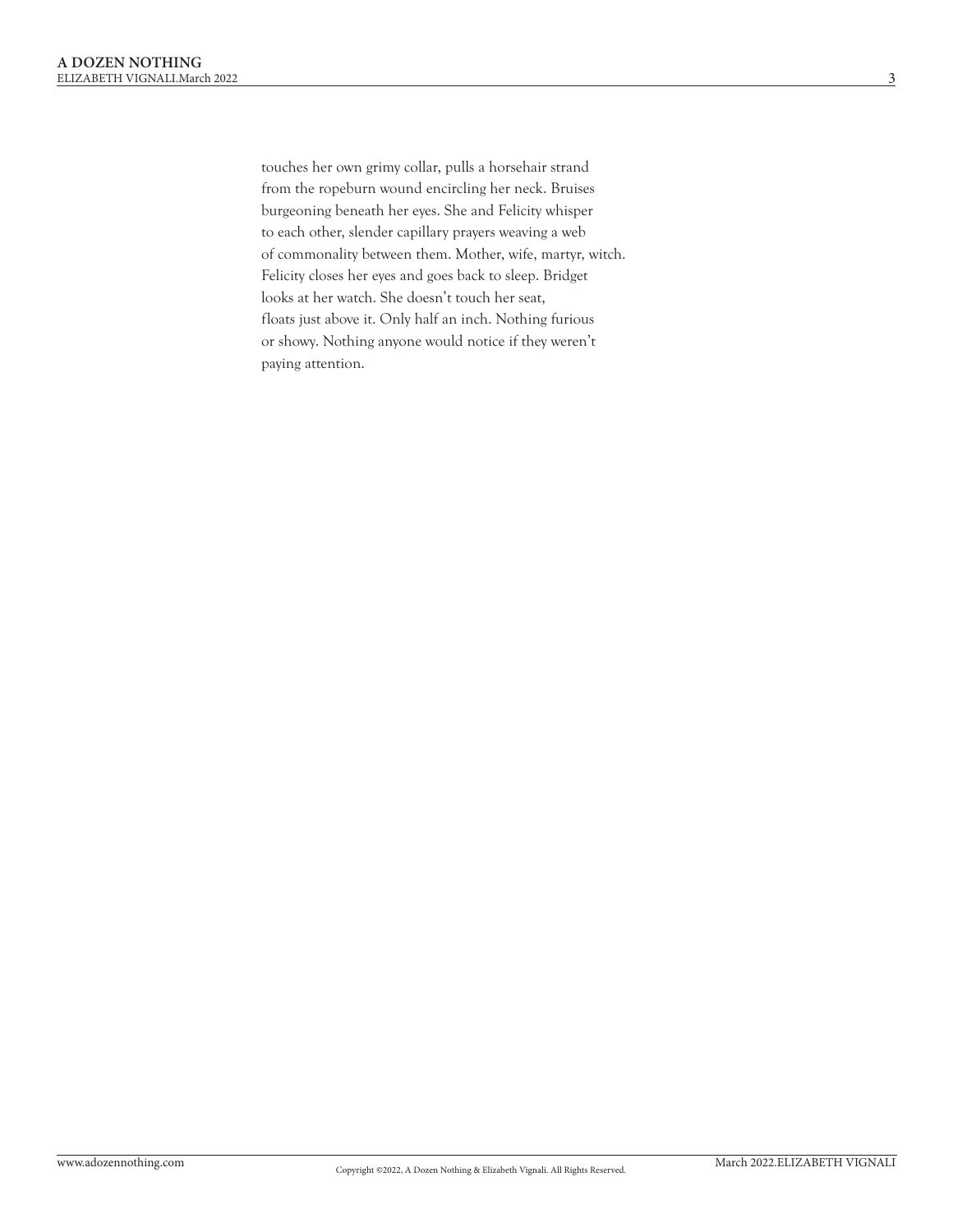# **THE GHOSTS WERE CHILDREN ONCE**

The ghosts grew up in a cheap house sliding down the hill. Their ghost parents propped it up with maple trees and cedar stumps. Blessed gravel with ectoplasm and buried it at the four corners. Twined it with blackberry vines and morning glory.

Still the house slid.

When the ghosts went down the hill to the creek they could forget about the slipping house. They let tadpoles swim through their fingers and watched legs unfurl behind them like leaves on twigs. Watched red squirrels turn grey, grey squirrels turn black. Snakes fell through the tunnels of their own crisp skin.

When winter came, the creek scabbed over with ice and everything slept– frogs, squirrels, vines and snakes. Everything but the ghosts and the house, creeping, creeping toward the creek.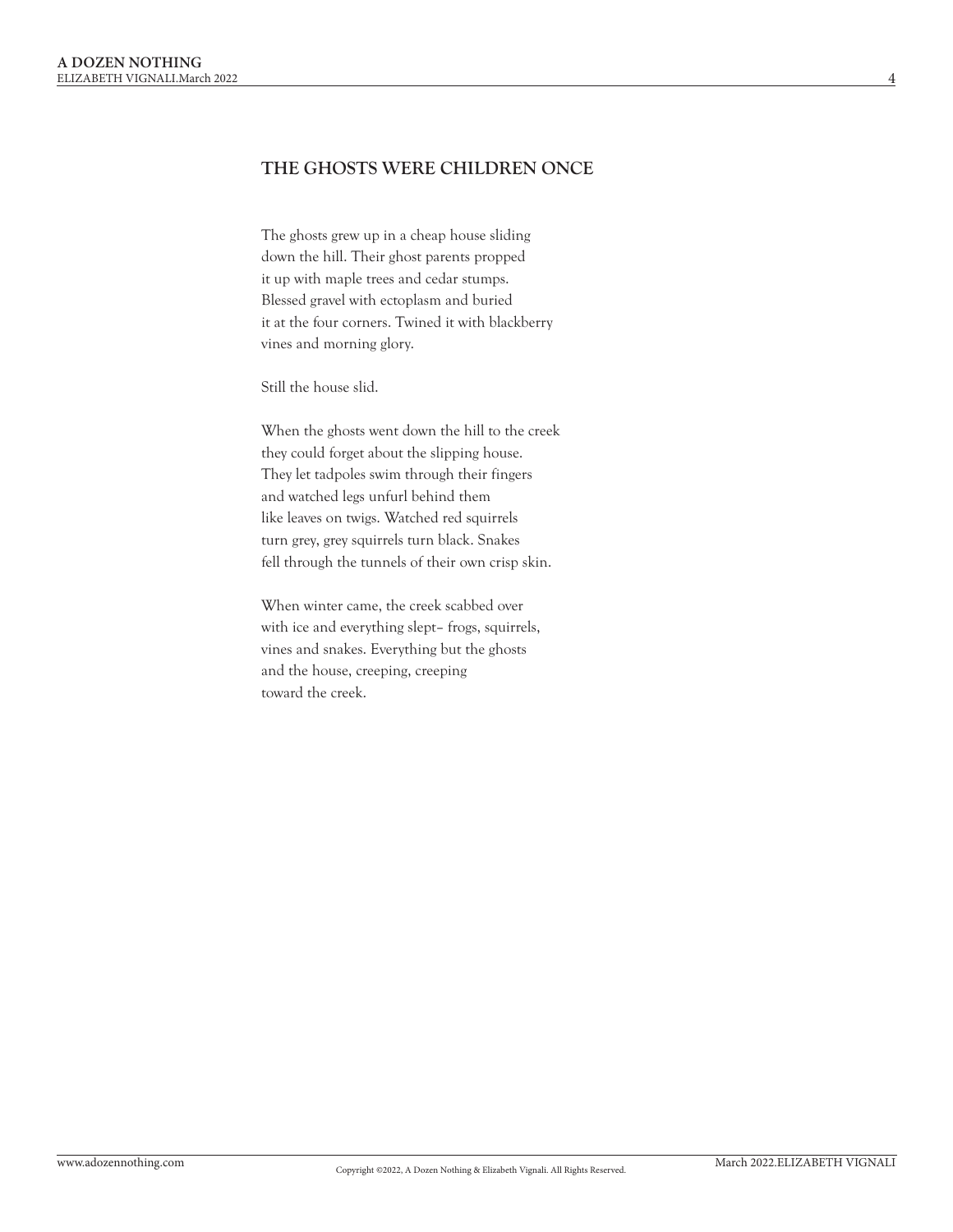### **THE GHOSTS ARE FINDING THEMSELVES**

Even if they've only done something once the ghosts call it tradition. They light the leftover cigarette butts our guests left in the jar on the front steps and blow smoke at each other until they're more smoke than ghost.

They wonder what they really are. How can they be smoke and still themselves.

They watch our bodies change, cells sloughing every seven years into new selves that are still just us.

The ghosts break apart and roll under the bed with the dust bunnies. The cat comes out with ghosts in her whiskers and a puffed-up tail. When I sweep underneath, all I find are the overdue library books they hid because they wanted to finish reading them.

They like my daughter's YA novels the best. *The Fault in Our Stars*, *The Age of Miracles*.

The ghosts reassemble in the corners behind doors and bookcases. Look at each other's non-forms, dryer-lint grey and curdled like cream, and talk about what their bodies would look like if they had them.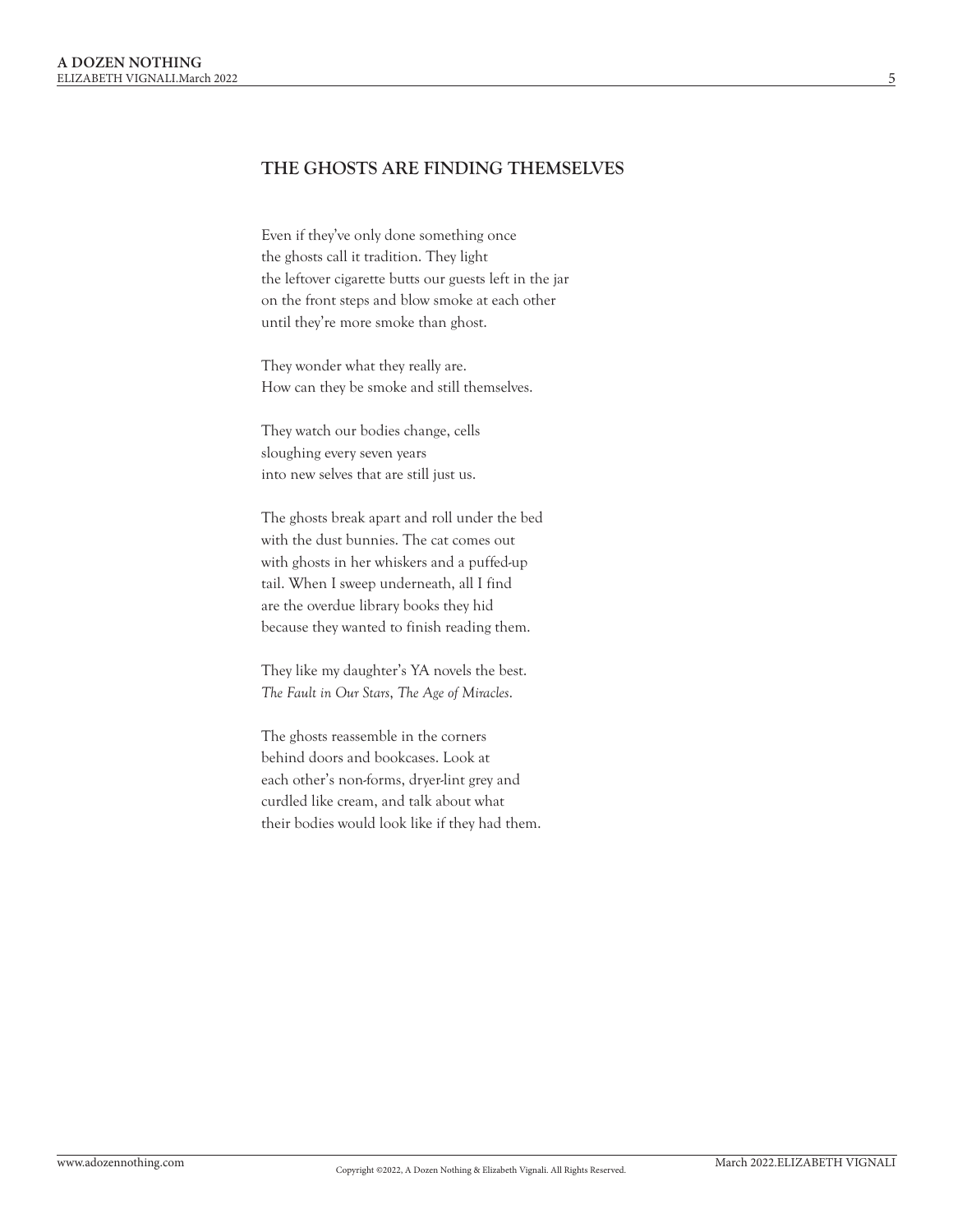### **THE GHOSTS ARE DIVORCING MY SISTER**

As if the rope was never knotted by her hands, no bowline or cleat or round-turn and two halfhitches, as if they hadn't sailed up the coast through fields of bioluminescence, cycled through turns of sleep and wake at the dark bow watching for rocks in the water.

As if the ghosts hadn't brought all their work friends over for her prohibition-era cocktails just like the ones the ghosts remembered, the genuine article, bathtub gin, as if she hadn't soured her wrist perfecting the lemon twist, spent her savings filling the cabinet with antique Libbey glasses, their perfect snappable stems.

As if she hadn't made excuses to their friends for the ghosts' behavior, their jokey meanness and the way they passed out on the lawn after drinking and stayed there for all the neighbors to see on the way to work in the morning, ghosts like white fungus lumps sprouting snores on the grass.

The ghosts took the fireplace brick by brick, patted passing girls' asses with mortar-powdered hands, buried old baby shoes in the ashes for her to find later. The ghosts painted mustaches on her dead mother's baby photos and said *What's the big deal, we're dead and we don't mind*.

They scratched the table she varnished, slashed the chairs she reupholstered, cut the brakes on the car she fixed, tore down the curtains she'd sewn, smashed the jars of tomatoes she'd grown and canned.

The ghosts are divorcing my sister. As if they could ever be more than mist and drift, as if once, long ago, they believed they could stop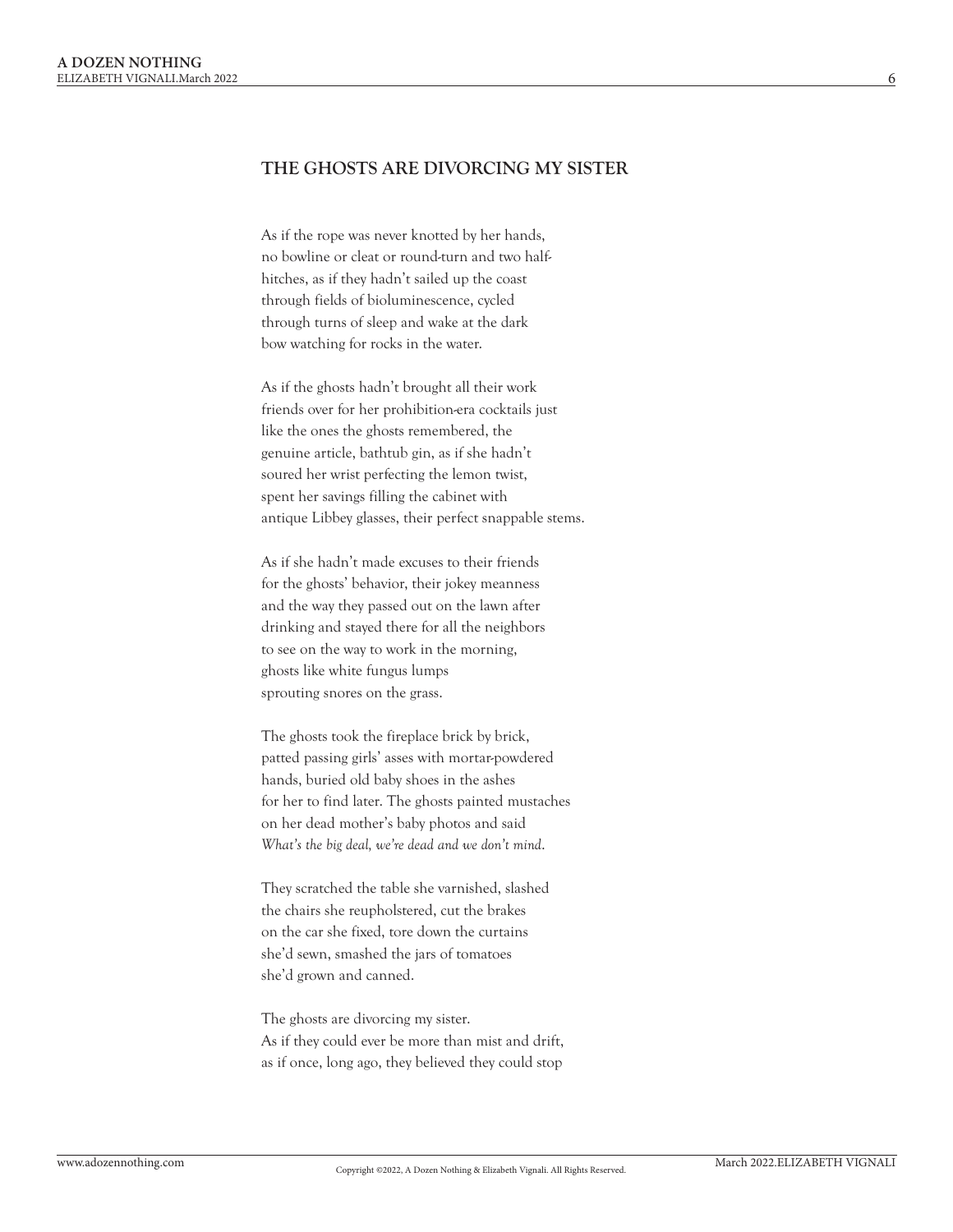moving, be solid. As if she hadn't known from the first. Back on the ocean, when the water's push against the boat's bow sounded just exactly like someone off in the distance screaming.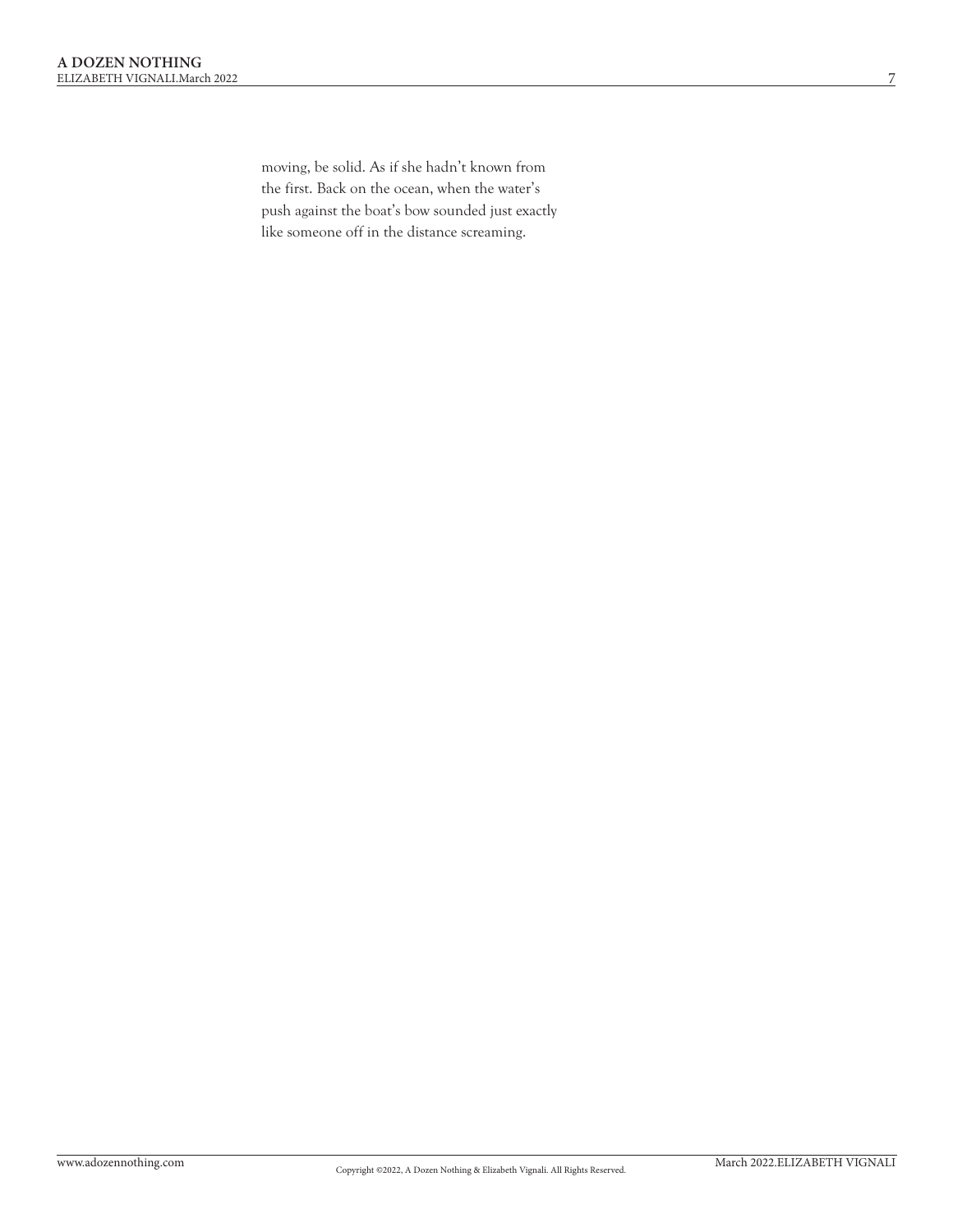#### **BISON, REINTRODUCED**

Black stones on green grass. The bison herd below spreads from the trucks that hauled them,

flow like water, shining alluvial gravel. It could be a game board, and the bison are polished mancala

stones, the fleet of white trucks blank dominoes without any pips. Truck husks, no life left in them—

even the drivers have left, stepped out to watch bison spread across grasses

they haven't bruised in 150 years. Impossible to see from here how people so small could even play the game,

let alone win. The important thing is the big mammals are in it again. A woolly faculty greening the badlands,

teaching us about restoration through grazing, through dross. Teaching us about heritage, about

mistakes and owning up to them. Already, the drivers can feel the ground growing

beneath them. A fertile resurgence under hooves and teeth, under their wheels as they leave.